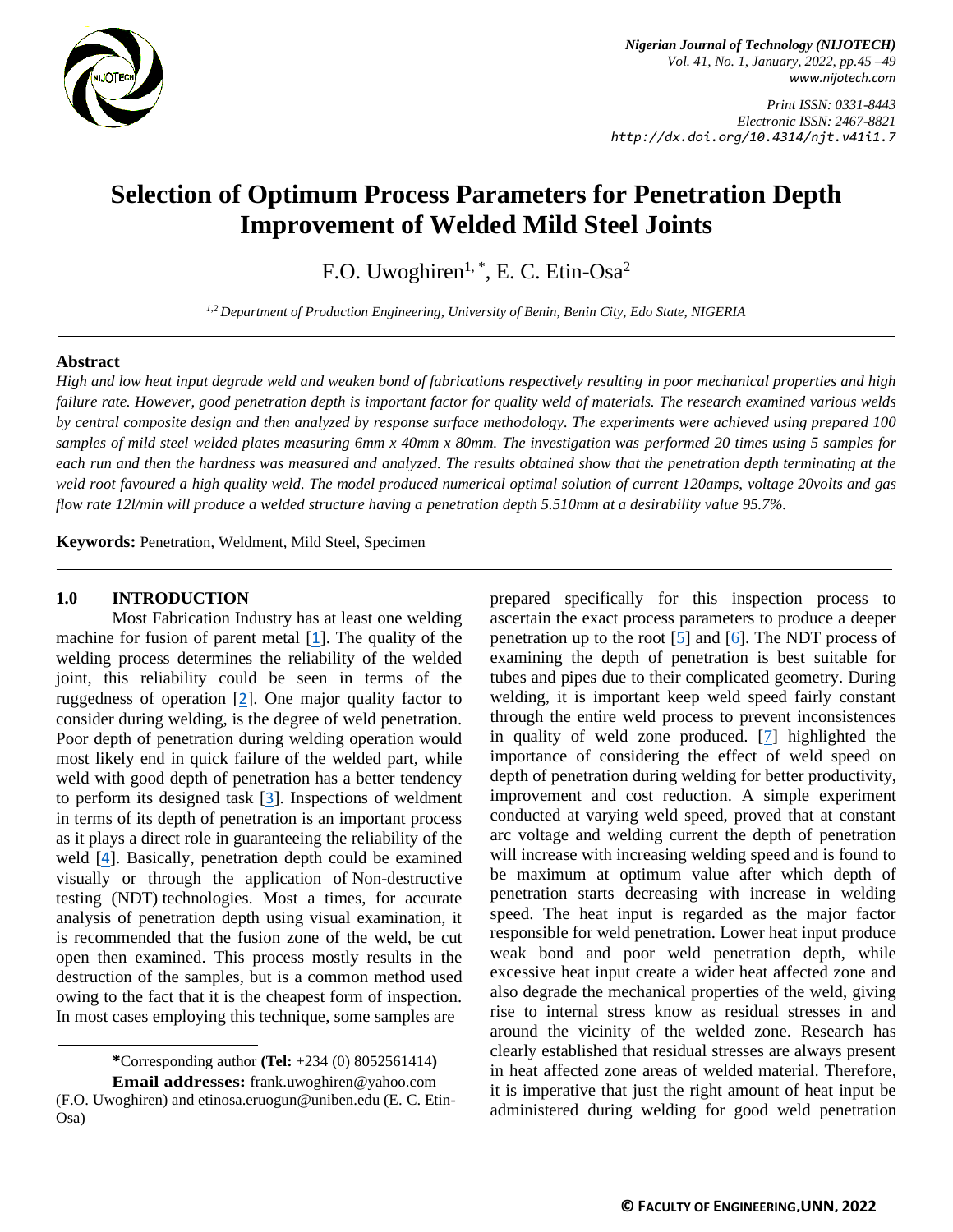depth [\[8\]](#page-5-6). This could be achieved by experience acquired over time or experimentation.

The aim of this research is to establish the best process parameter to produce a quality weld with good penetration depth through experimental research [\[9\]](#page-5-7) and [\[10\]](#page-5-8).

## **2.0 MATERIALS AND METHODS**

### *2.1. Materials*

This research work was conducted at the university of Benin, though the Tungsten Inert Gas (TIG) welding method was conducted at the Department of Welding and fabrication technology, Petroleum Training Institute (PTI), Warri, Delta State, Nigeria. Measurement of responses and analysis were conducted in Engineering Laboratory of Faculty of Engineering, University of Benin. Table 1 present the process parameters employed for the research. The selected input parameters have the upper (+)

and lower limits (-). All the materials used in this research were purchased from a local vendor. Weld samples used had dimension of 6mm x 40mm by 40mm.

## *2.2. Weld Penetration Form Factor Measurement*

After welding, weld sample's dimension became 6mm by 40mm by 80mm. To measure the depth of penetration, five (5) samples were produced per run using the central composite design (CCD) of experiment. These samples were cut opened at their welded zone and sent to five different weld experts in Edo state for visual inspections. The average results obtained were taken as the response for the corresponding factors.

Response surface methodology (RSM) was employed to analyze the data, using design expert 13 software. CCD tool chosen for the RSM analysis, produced twenty (20) experimental runs of various mixing ratio of current, voltage and gas flow rate as seen in Table 2.

**Table 1:** Welding process parameters limits

| $\sim$<br><b>Process parameters</b> | Unit     | <b>Symbol</b> | $Low(-)$ | $\mathbf{High}(+)$ |
|-------------------------------------|----------|---------------|----------|--------------------|
| <b>Welding Current</b>              | Amp      |               | 120      | 170                |
| <b>Welding Voltage</b>              | Volts    |               | 20       | つく<br>رے           |
| <b>Gas Flow Rate</b>                | Lit/mill |               |          |                    |

#### **3.0 RESULTS AND DISCUSSION**

## *3.1 Results*

The study produced twenty experimental runs, each experimental run comprising the current, voltage and gas flow rate, used to join two pieces of mild steel plates measuring 6mm x 40mm x80mm. The penetration depth was measured through visual inspection by weld experts. The responses are shown in Table 2.

| <b>Table 2:</b> Experimental result for the Penetration depth |  |  |  |
|---------------------------------------------------------------|--|--|--|
|                                                               |  |  |  |

| Run            | <b>A: Welding Current</b> | <b>B: Welding Voltage</b> | <b>C: Gas Flow Rate</b> | <b>Penetration depth</b> |
|----------------|---------------------------|---------------------------|-------------------------|--------------------------|
|                | Amp                       | Volts                     | Lit/mill                | mm                       |
| 1              | 145                       | 22.5                      | 13                      | 4.70288                  |
| $\overline{2}$ | 145                       | 22.5                      | 13                      | 4.54272                  |
| 3              | 187.045                   | 22.5                      | 13                      | 5.18336                  |
| 4              | 145                       | 22.5                      | 11.3182                 | 5.15424                  |
| 5              | 170                       | 20                        | 12                      | 4.68832                  |
| 6              | 145                       | 18.2955                   | 13                      | 4.60096                  |
| 7              | 170                       | 25                        | 14                      | 5.31004                  |
| 8              | 120                       | 20                        | 14                      | 4.71744                  |
| 9              | 170                       | 25                        | 12                      | 4.86304                  |
| 10             | 120                       | 25                        | 12                      | 5.40176                  |
| 11             | 120                       | 20                        | 12                      | 5.44544                  |
| 12             | 102.955                   | 22.5                      | 13                      | 5.56192                  |
| 13             | 170                       | 20                        | 14                      | 4.38256                  |
| 14             | 145                       | 22.5                      | 14.6818                 | 4.64464                  |
| 15             | 145                       | 22.5                      | 13                      | 4.61552                  |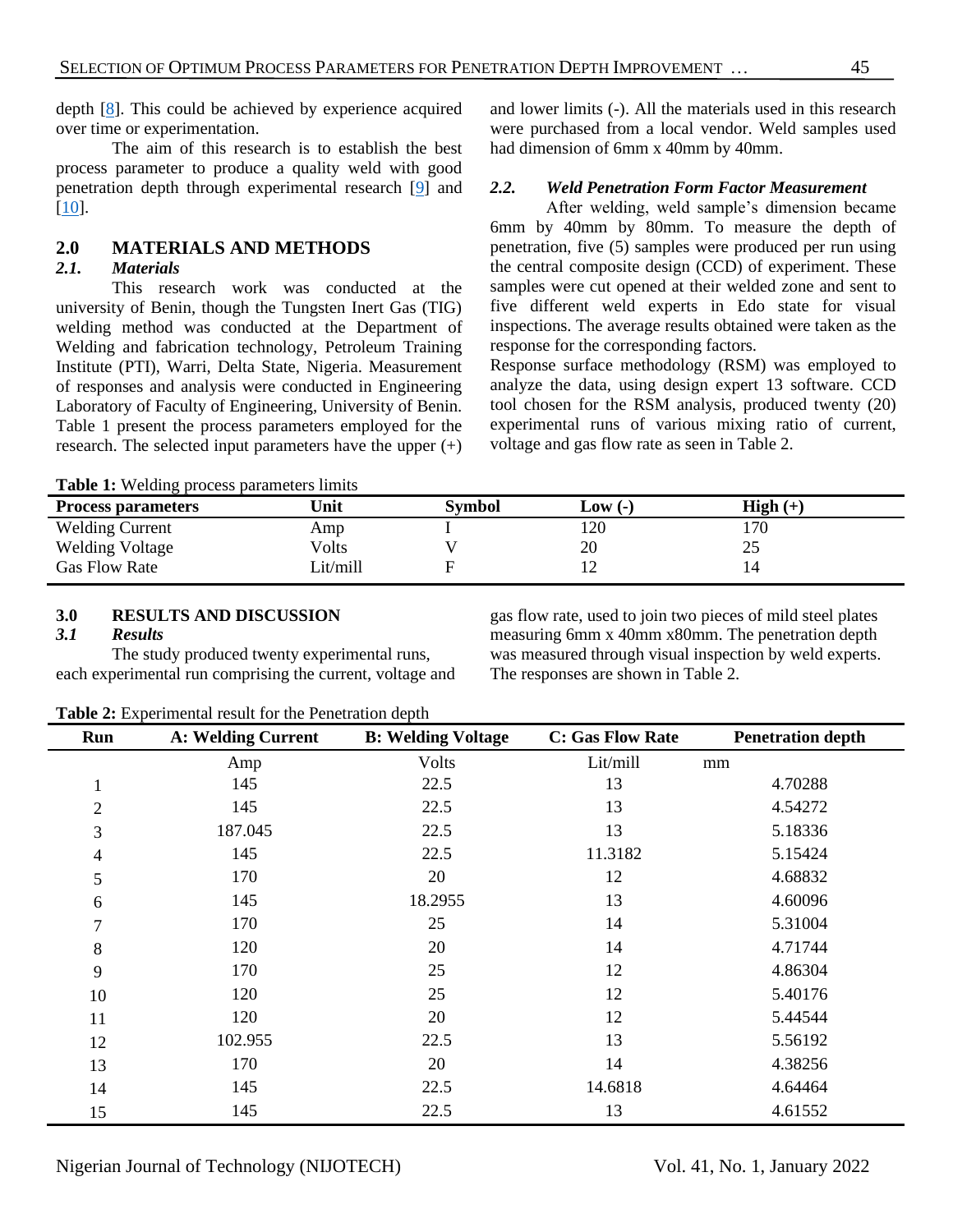| Run | <b>A: Welding Current</b> | <b>B: Welding Voltage</b> | <b>C: Gas Flow Rate</b> | <b>Penetration depth</b> |
|-----|---------------------------|---------------------------|-------------------------|--------------------------|
| 16  | 145                       | 22.5                      |                         | 4.68144                  |
| 17  | 145                       | 26.7045                   | 13                      | 4.99408                  |
| 18  | 145                       | 22.5                      | 13                      | 4.77568                  |
| 19  | 120                       | 25                        | 14                      | 5.22704                  |
| 20  | 145                       | 22.5                      |                         | 4.38256                  |

The fit statistics for the depth of penetrating is presented in Table 3. According to literature, for a model to be statistically significant, the difference between the predicted and adjusted  $\mathbb{R}^2$  must be less than 0.2. In this research, a difference of 0.131 which is less than 0.2 was obtained in Table 3.

The adequate Precision of 12.8046 which is used to measures the signal to noise ratio was obtained in our study. Literature states that the ratio should be greater than 4 to be desirable. Since the required condition for the fit statistics has been met, the model can now be employed to navigate the design space.

| <b>Table 3:</b> Fit Statistics for the penetration depth |        |                          |         |  |  |
|----------------------------------------------------------|--------|--------------------------|---------|--|--|
| Std. Dev.                                                | 0.1269 | $R^2$                    | 0.9354  |  |  |
| Mean                                                     | 4.89   | Adjusted $\mathbb{R}^2$  | 0.8773  |  |  |
| C.V. %<br>2.59                                           |        | Predicted R <sup>2</sup> | 0.7463  |  |  |
|                                                          |        | Adeq Precision           | 12.8046 |  |  |

Presented in Table 4 is the sum of squares which is a Type III – Partial, 16.10 was obtained for the Model Fvalue which describe a significant model. This means that there is only a 0.01% chance that an F-value this large manifest due to noise. The P-values less than 0.0500 shows that the model terms are significant. In this case A, B, C, AC, AB, BC, A² and C² obtained a P-val less than 0.05. This would increase the accuracy of our mathematical model in predicting the responses.

Based on the P-value obtained in Table 4, Eq. (1) was mathematically modelled in terms of coded factors for predicting the penetration depth (Pd). For minimal prediction error, more factors with P-value less than 5% should be included in the equation.

**Table 4:** ANOVA table for penetration depth

| <b>Source</b>    | <b>Sum of Squares</b> | df           | <b>Mean Square</b> | <b>F-value</b> | p-value  |                 |
|------------------|-----------------------|--------------|--------------------|----------------|----------|-----------------|
| Model            | 2.33                  | 9            | 0.2594             | 16.10          | < 0.0001 | significant     |
| A-Welding        | 0.3494                | 1            | 0.3494             | 21.68          | 0.0009   |                 |
| Current          |                       |              |                    |                |          |                 |
| B-Welding        | 0.3639                | 1            | 0.3639             | 22.58          | 0.0008   |                 |
| Voltage          |                       |              |                    |                |          |                 |
| C-Gas Flow       | 0.1918                | 1            | 0.1918             | 11.90          | 0.0062   |                 |
| Rate             |                       |              |                    |                |          |                 |
| AB               | 0.0506                | $\mathbf{1}$ | 0.0506             | 3.14           | 0.1068   |                 |
| AC               | 0.1362                |              | 0.1362             | 8.45           | 0.0156   |                 |
| <b>BC</b>        | 0.2132                |              | 0.2132             | 13.23          | 0.0046   |                 |
| $A^2$            | 0.9598                |              | 0.9598             | 59.56          | < 0.0001 |                 |
| B <sup>2</sup>   | 0.0432                |              | 0.0432             | 2.68           | 0.1327   |                 |
| $\mathbb{C}^2$   | 0.1187                |              | 0.1187             | 7.37           | 0.0218   |                 |
| Residual         | 0.1611                | 10           | 0.0161             |                |          |                 |
| Lack of Fit      | 0.0640                | 5            | 0.0128             | 0.6580         | 0.6714   | not significant |
| Pure Error       | 0.0972                | 5            | 0.0194             |                |          |                 |
| <b>Cor Total</b> | 2.50                  | 19           |                    |                |          |                 |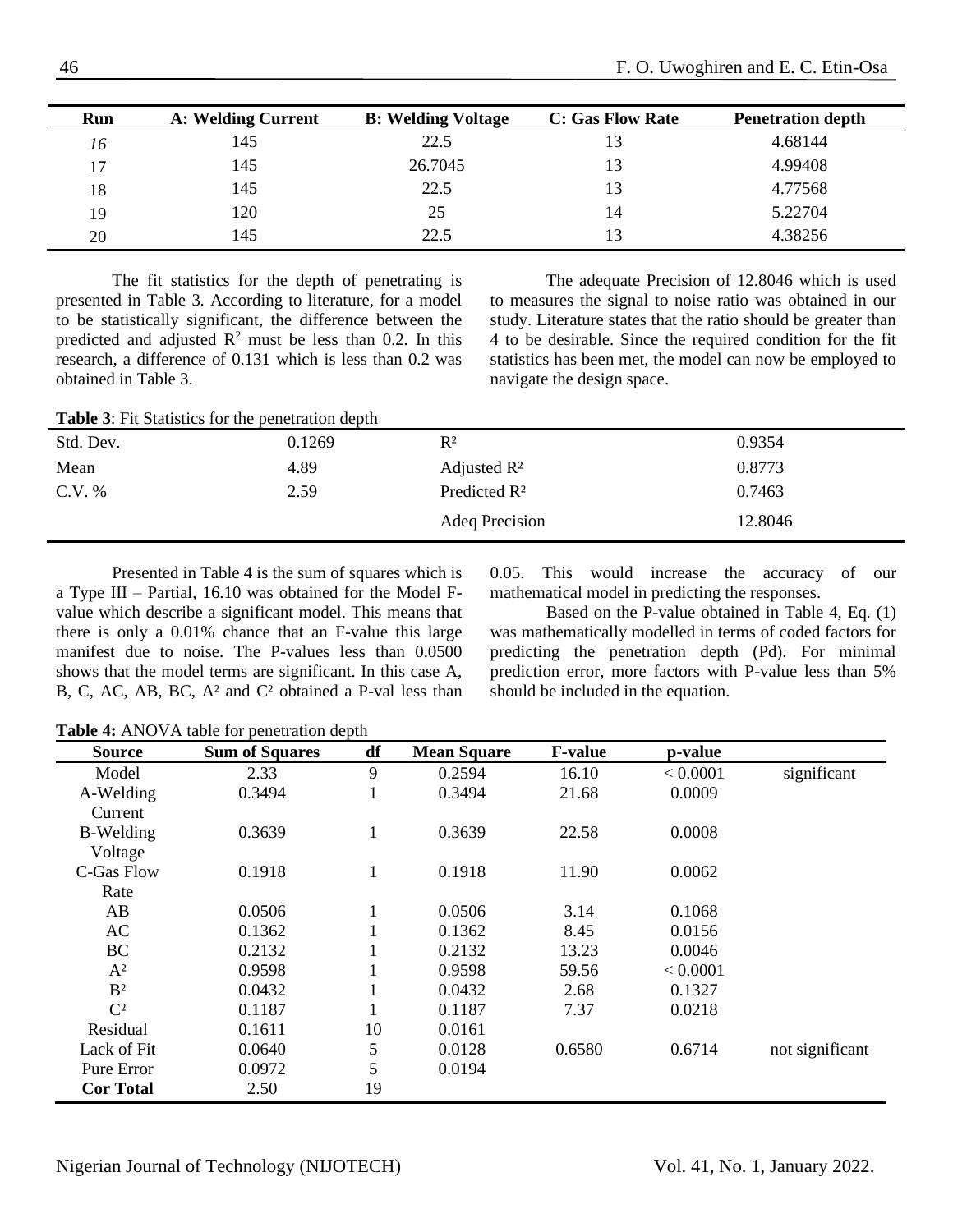$$
Pd = 4.62 - 0.1599A - 0.1632B + 0.1185C
$$
  
+ 0.0795AB + 0.1305AC + 0.1633BC  
+ 0.2581A<sup>2</sup> + 0.0547B<sup>2</sup>  
+ 0.0908C<sup>2</sup> (1)

Where, A=voltage, B=current, C=gas flow rate

The reliability plot in Figure 1 was emplyed to examine the reliability of future prediction based on the response obtained from the actual vs predicted penetration depth. The blue square dots indicates the lowest limits of 4.4 mm penetration depth while the red square dots, shows the maximum penetration depth of 5.6mm on the welded specimen.



**Figure 1:** Reliability plot of observed versus predicted penetration responses

The 3D surface plot was employed to examine the effect of the welding voltage and current on the penetration depth of mild steel welded specimen. To simulate the effect of the weld process parameters on the response, at a gas flow rate of 13 L/min, the current and voltage could be varied to obtain the 3D surface plot architect presented in figure 2 using the available features in design expert 13 software. With these features on the software, better understanding of the effect of the factors on the responses could be established.

The interphase in Figure 3 with the maximization target for the penetration depth, was employed to optimize the response. In the numerical optimization phase, design expert 13 was instructed to maximize the penetration depth, while also determining the optimum value of voltage, current and gas flow rate.



**Figure 2:** 3D surface plot for Penetration depth



**Figure 3:** Interphase of numerical optimization of Penetration depth.

Table 5 shows five (5) out of the eighteen (18) optimal solutions obtained from the settings made in Figure 3.

#### Nigerian Journal of Technology (NIJOTECH) Vol. 41, No. 1, January 2022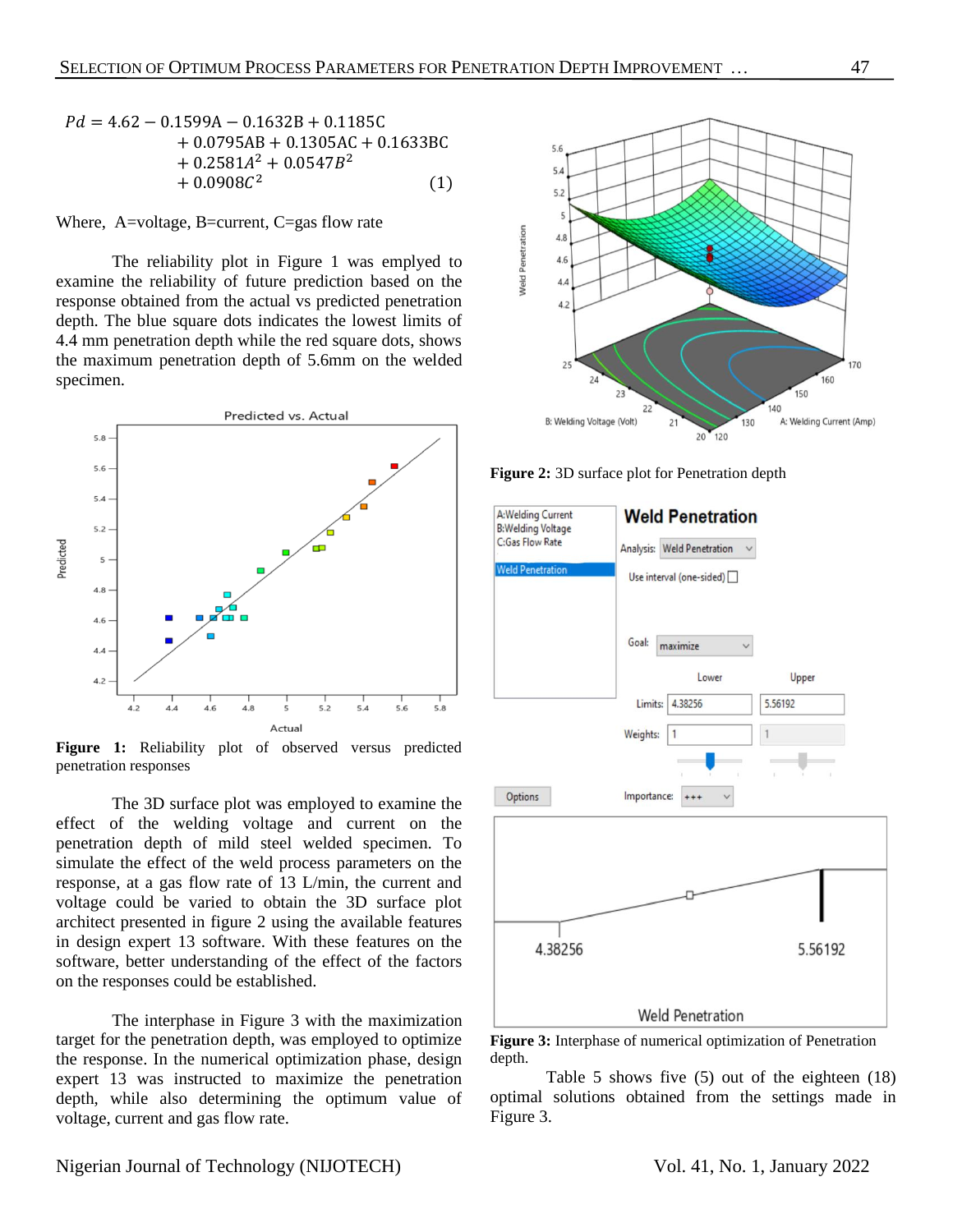| <b>Number</b> | <b>Welding Current</b> | <b>Welding Voltage</b> | <b>Gas Flow Rate</b> | <b>Weld Penetration</b> | <b>Desirability</b> |          |
|---------------|------------------------|------------------------|----------------------|-------------------------|---------------------|----------|
|               | 120.000                | 20.000                 | 12.000               | 5.510                   | 0.957               | Selected |
|               | 120.000                | 20.036                 | 12.000               | 5.507                   | 0.954               |          |
|               | 120.010                | 20.000                 | 12.007               | 5.506                   | 0.953               |          |
|               | 120.177                | 20.000                 | 12.000               | 5.505                   | 0.952               |          |
|               | 120.000                | 20.119                 | 12.000               | 5.497                   | 0.946               |          |

**Table 5:** Optimal solutions of numerical optimization model

Finally, from the optimal solution, the contour plots showing the depth of penetration response variable of voltage and current at a gas flow rate of 12 L/min, against the optimized value of the input variable is presented in Figure 4.



**Figure 4:** Predicting weld penetration depth using contour plot

#### **3.2 Discussion**

The Fit Statistics for the Penetration depth in Table 3, shows that The  $R^2$  value of 0.9354, Predicted  $R^2$ of 0.7463 and an Adjusted R² of 0.8773 were obtained. The difference between the predicted and adjusted  $\mathbb{R}^2$  of less than 0.2 was recorded, indicating a significant model. With an adequate Precision of 12.805, demonstrating a significant model. It meant that the mathematical model in Eq. (1), can be employed to navigate the design space. In Figure 1, the reliability plot developed was emplyed to compare the predicted response values obtained from using  $Eq(1)$  to that of the actual response. Based on the plot, it was observed that A positve linear relationship existed between the predicted and the actual response, with majority of the points clustering along the stright line. This indicates a good prediction model which can be employed for unknown prediction of the penetration depth. Figure 2 shows the 3D surface plot for the penetration depth with the lower penetration depth area denoted by the blue region and the green region representing the area with the

highest depth of penetration. The 3D surface plot was used to determine the effect of current and voltage at a gas flow rate of 13 L/min on the penetration depth responses. From Figure 2, it was noticed that only current had a very strong effect on the response. Optimization was initiated using the interphase presented in Figure 3 with the lowest and highest depth of penetration of 4.4mm and 5.6mm being the optimization boundary space. Five (5) optimal results were selected as shown in Table 5 with the best having a current of 120.00 Amp, voltage of 20.00 volt and gas flow rate of 12.00 L/min, to produce a weld material with penetration depth of 5.510mm at a desirability value of 95.7%. To further understand better, the effect of the process parameters on the response, Figure 4 was employed. This plot also known as the contour plot, shows that at a constant gas flow rate of 12 L/mm, quality weld can be achieved with voltage ranging between 20-21 volts, and a current range of about 120-125 amp, represented the red area on the plot in Figure 4. It shows that current has a significant effect on either increasing or reducing the material toughness. From the contour plot, it was noticed that lower current 120 amp produced better penetration depth as compared with current input above 125amps.

#### **4.0 CONCLUSION**

In this study a mathematical model for predicting penetration depth presented in Eq. (1) has been developed with and optimum penetration depth of 5.510mm at a desirability value of 95.7%. This optimum penetration depth was achieved through the use of current of 120.00 Amp, voltage of 20.00 volt and gas flow rate of 12.00 L/min. The weld current was found to have a great influence on the depth of penetration of the weldment as compared to voltage and gas flow rate at a moderate level.

#### **REFERENCES**

<span id="page-4-0"></span>[1] Etin-osa, C. E. and Achebo, J. I. "Analysis of Optimum Butt Welded Joint for Mild Steel Components Using FEM (ANSYS)". *American Journal of Naval Architecture and Marine Engineering,* 2(3), 2017, pp. 61-70 [http://www.sciencepublishinggroup.com/j/ajnamed](http://www.sciencepublishinggroup.com/j/ajname) i: 10.11648/j.ajname.20170203.12